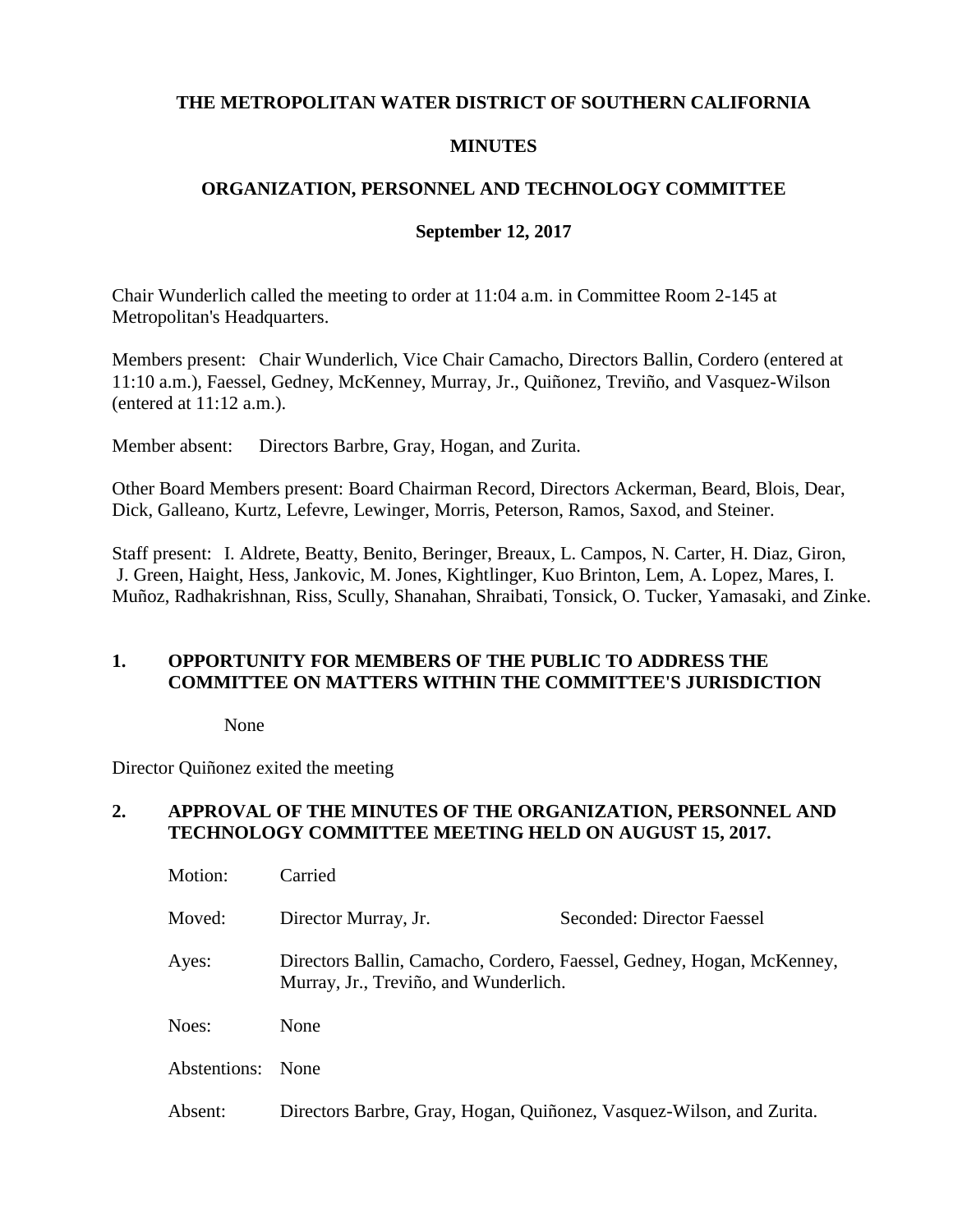The motion passed by a vote of 10 ayes, 0 abstention, 0 no, and 6 absent.

## **3. CONSENT CALENDAR ITEMS – ACTION**

None

Director Quiñonez returned to the meeting Director Vasquez-Wilson entered the meeting at 11: 12 a.m.

# **4. OTHER BOARD ITEMS – ACTION**

| $8-3.$ | Subject:      | Adopt CEQA determination and approve entering into 2017-2021<br>Memorandum of Understanding between The Metropolitan Water<br>District of Southern California and The American Federation of<br>State, County, and Municipal Employees, Local 1902.<br>[Conference with Labor Negotiators; to be heard in closed<br>session pursuant to Gov. Code 54957.6. Agency<br><b>Representative: Stephen Lem, Manager of Labor Relations</b><br>and EEO Investigations Section. Employee Organizations:<br>The Employee Association of The American Federation of<br><b>State, County, and Municipal Employees, Local 1902.]</b> |
|--------|---------------|-------------------------------------------------------------------------------------------------------------------------------------------------------------------------------------------------------------------------------------------------------------------------------------------------------------------------------------------------------------------------------------------------------------------------------------------------------------------------------------------------------------------------------------------------------------------------------------------------------------------------|
|        | Presented by: | Stephen Lem, Human Resources Section Manager                                                                                                                                                                                                                                                                                                                                                                                                                                                                                                                                                                            |
|        |               | The committee discussed and voted on this item in closed session.                                                                                                                                                                                                                                                                                                                                                                                                                                                                                                                                                       |
|        |               | Recommendation: Adopt the CEQA determination that the proposed action is not<br>defined as a project and is not subject to CEQA, and                                                                                                                                                                                                                                                                                                                                                                                                                                                                                    |
|        |               | Authorize the General Manger to exercise discretion under<br>Administrative Code Section $6101(k)$ to enter into a successor<br><b>MOU</b> with AFSCME.                                                                                                                                                                                                                                                                                                                                                                                                                                                                 |
|        | Motion:       | It was announced in open session that in closed session, the<br>committee voted unanimously to approve the staff<br>recommendation, option #1.                                                                                                                                                                                                                                                                                                                                                                                                                                                                          |

### **5. BOARD INFORMATION ITEMS**

None

Director Quiñonez recused himself from item 6a due to possible conflict of interest.